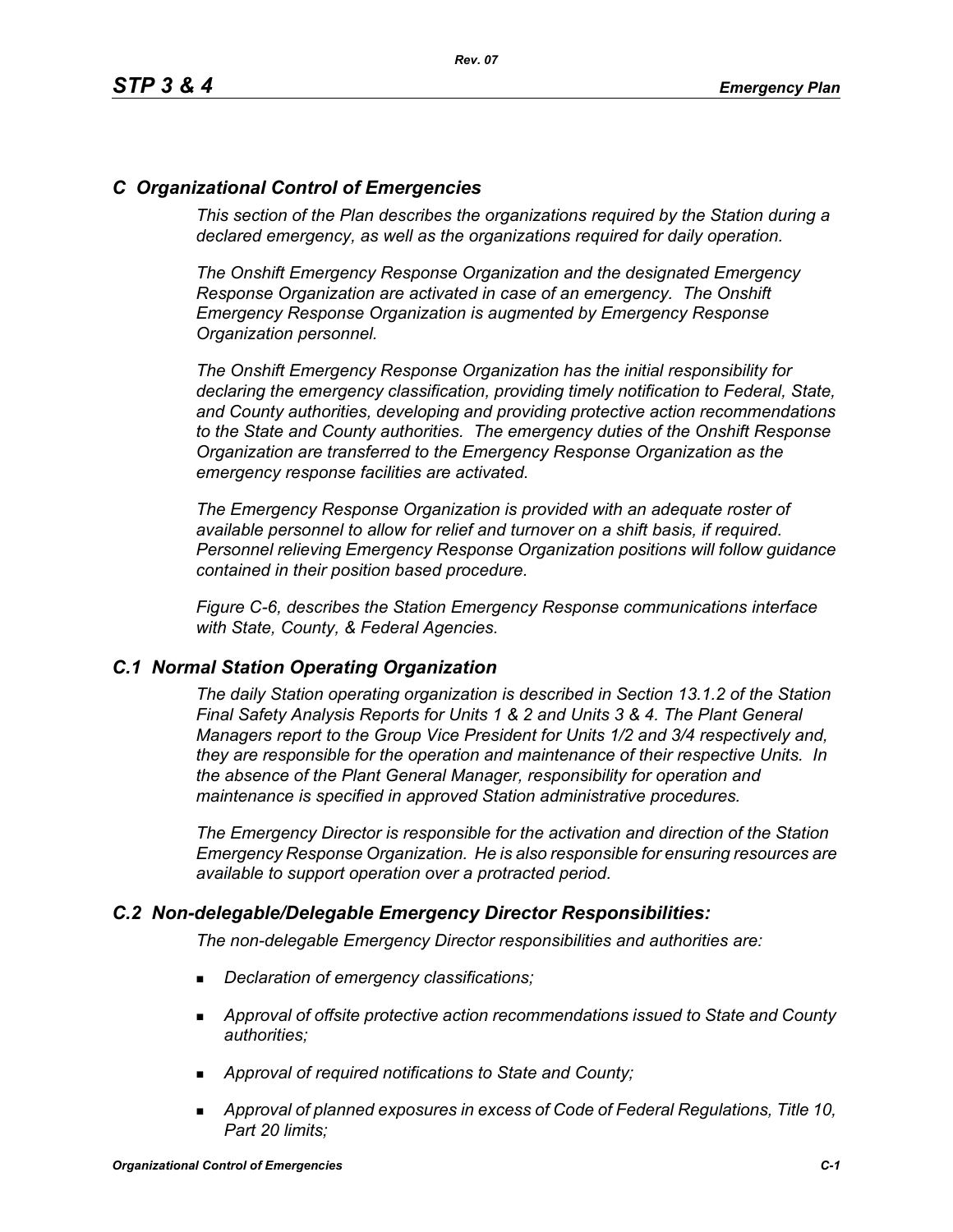- *Authorizing the use of Potassium Iodide;*
- *Approval of departures from license conditions per Code of Federal Regulations, Title 10, Part 50.54(x) for emergency response activities NOT related to Control Room Operation actions.*
- *Declaring entry into the Severe Accident Management Guidelines.*

*The delegable Emergency Director responsibilities and authorities are:*

- *Requesting of Federal assistance through the NRC;*
- *Approval of press releases prior to issuance;*
- *Approval of required notifications to the NRC;*
- *Approval of commitments to the NRC.*

*These responsibilities and authorities shall be transferred from the Shift Supervisor, who may initially assume the role of Emergency Director at the onset of the emergency, to the Technical Support Center Manager or the Emergency Operations Facility Director as each assumes responsibilities and authorities of the Emergency Director.*

## *C.3 On-shift Emergency Response Organization*

*Should an emergency be declared, the Shift Supervisor (Emergency Director) activates the Onshift Emergency Response Organization from the normal operating staff. The individuals constituting the Onshift Emergency Response Organization will assume their respective titles and the responsibilities for their position until relieved as necessary.*

*The Onshift Emergency Response Organization is composed of members of the Plant Operations staff, the Shift Technical Advisor, Health Physics, Chemistry, Maintenance, Plant Protection, and Emergency Response Teams. The Onshift Emergency Response Organization may be supplemented as needed by the Emergency Director as required by the situation. The onshift complement provides for the capability of 24 hours per day emergency response. Positions for the Onshift Emergency Response Organization are depicted in Figure C-1. The Onshift Emergency Response Organization meets the personnel requirements of NUREG-0654/FEMA-REP-1, Rev. 1, Section B, Table B-1. The duties of the onshift complement, as an initial Emergency Response Organization, are similar to their normal duties, except as described below.*

## *C.3.1 Shift Supervisor*

*The Shift Supervisor initially assumes the position of Emergency Director until relieved by the Technical Support Center Manager or the Emergency Operations Facility Director. The key responsibilities of the Emergency Director are:*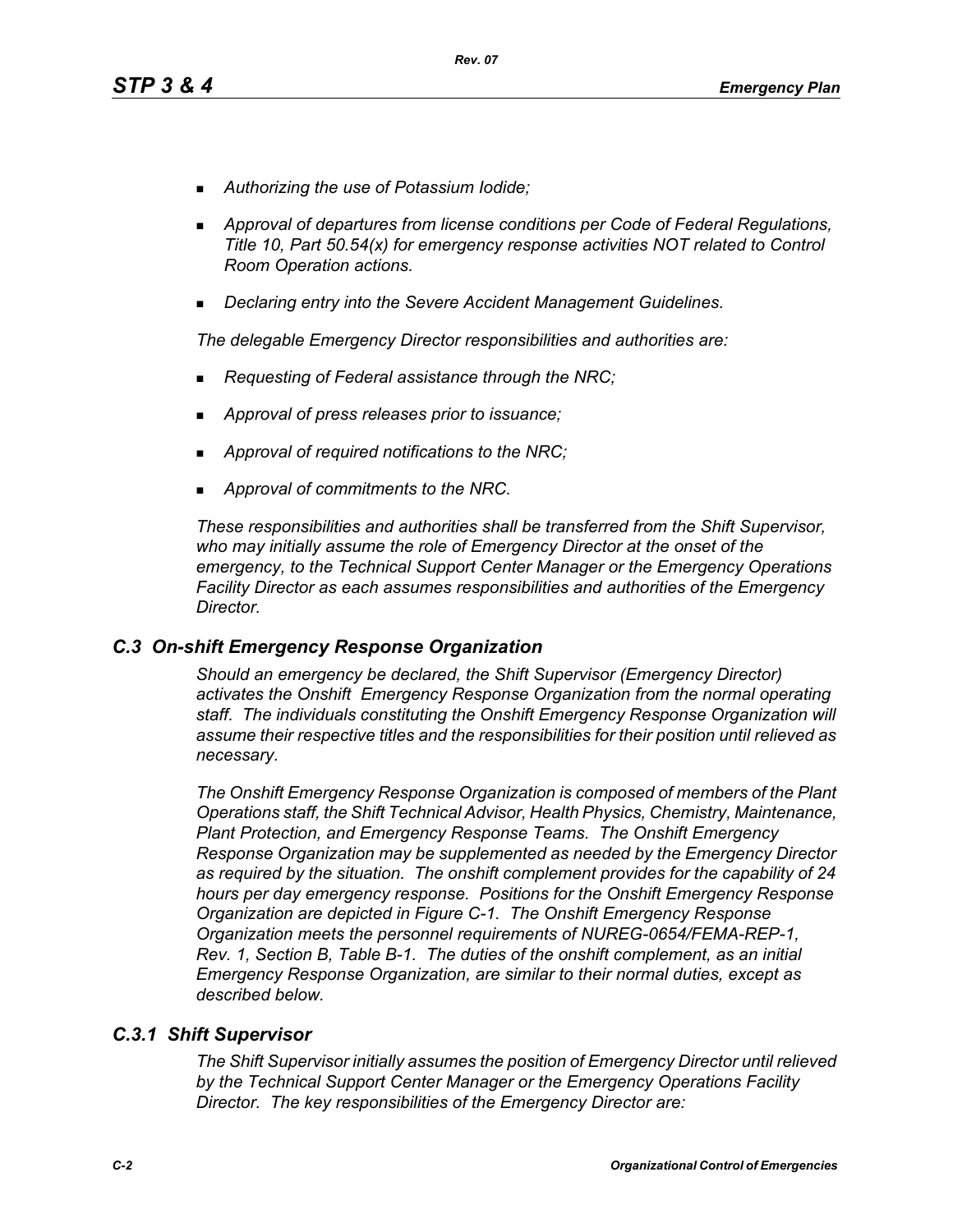- *Recognize, classify, and declare the emergency condition;*
- *Completing notifications and making protective action recommendations to offsite agencies;*
- *Directing onsite emergency response activities, monitoring plant conditions for changes in Emergency Action Levels and emergency classifications, and directing Control Room response to mitigate the emergency condition.*
- **Diangleh Emergency Director responsibilities and authorities are assumed by the** *Technical Support Center Manager or Emergency Operations Facility Director, the Shift Supervisor remains in the Control Room, but reports to the Operations Manager.*

## *C.3.2 Acting Radiological Manager*

*An onshift senior radiological protection technician shall assume the position of Acting Radiological Manager until relieved by the Radiological Manager in the Technical Support Center. The Acting Radiological Manager reports via telephone to the Emergency Director in the Control Room at an Unusual Event and assists with the activation of the Operations Support Center at an Alert or higher emergency classification. The key responsibilities of the Acting Radiological Manager are:*

- *Assessing Station radiological and environmental conditions;*
- *Responding to radiological problems;*
- *Identifying special radiological protective measures;*
- *Determining special Radiation Work Permit requirements;*
- *Verifying emergency classification if based on radiological Emergency Action Levels;*
- *Reviewing and recommending emergency exposures to emergency response personnel in excess of Code of Federal Regulations, Title 10, Part 20 limits;*
- *Ensuring adequate inventories of radiological supplies, equipment, and Radiation Protection personnel are available.*
- *Providing prompt dose projection when requested.*

*During an Alert or higher emergency classification, the Acting Radiological Manager, after being relieved of responsibility and authority by the Radiological Manager in the Technical Support Center, assumes the responsibilities of the Assistant Radiological Coordinator in the Operations Support Center.*

## *C.3.3 Acting Security Manager*

*The onshift Security Force Supervisor assumes the position of Acting Security Manager until relieved by the Security Manager in the Technical Support Center. The*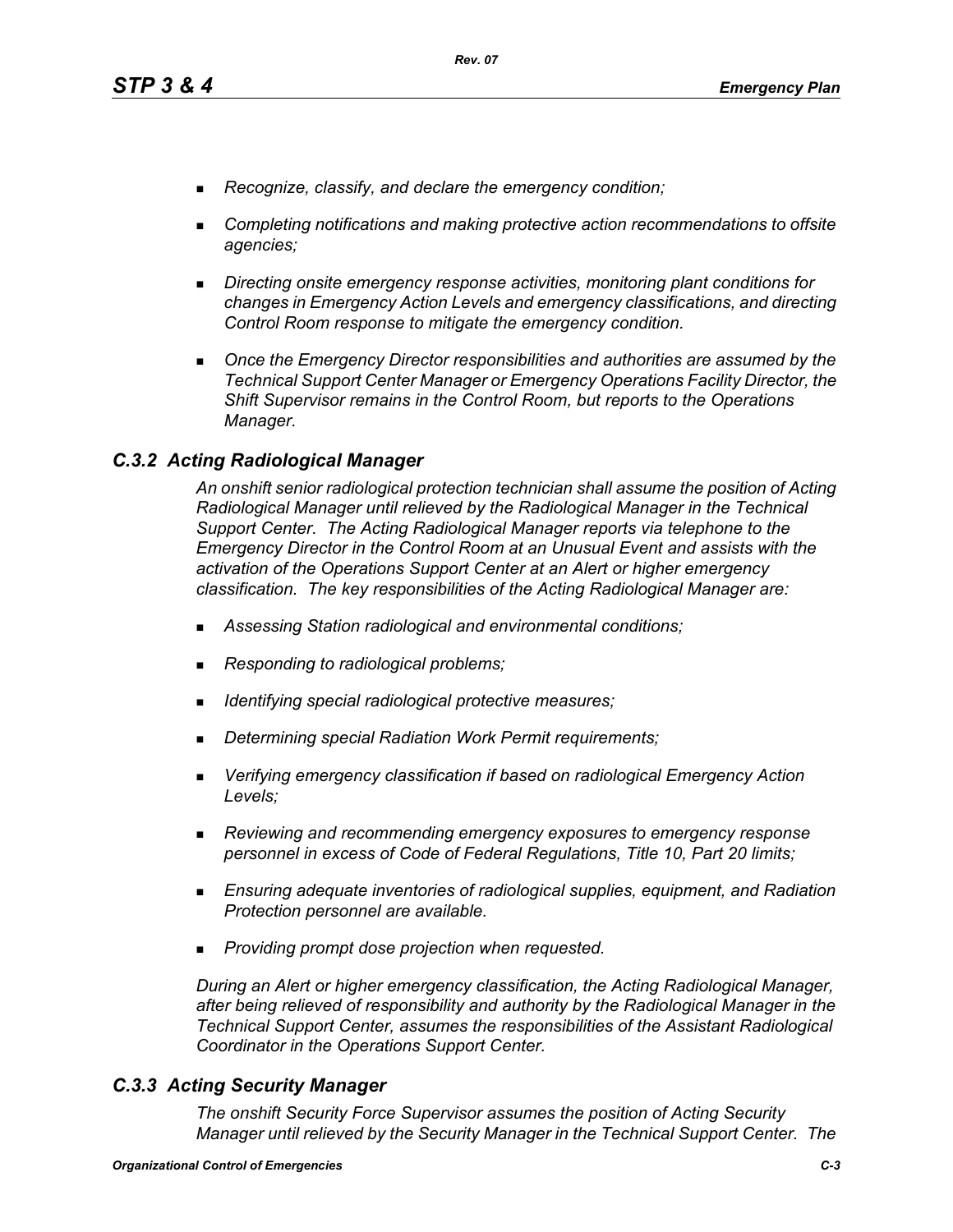*Acting Security Manager reports via telephone to the Emergency Director in the Control Room at an Unusual Event or higher emergency classification. The key responsibilities of the Acting Security Manager are:*

- *Directing the implementation of Security emergency response activities as specified in the Station Safeguards Security Plan;*
- *Activating the Emergency Notification and Response System;*
- *Implementing assembly and accountability efforts;*
- *Establishing special access controls;*
- *Providing for the expedient entry and exit of emergency vehicles;*
- *Directing changes to security operations based on radiological conditions.*

*During an Alert or higher emergency classification, the onshift Security Force Supervisor, after being relieved of Acting Security Manager responsibility and authority by the Security Manager in the Technical Support Center, returns to the responsibilities of the Security Force Supervisor.*

## *C.3.4 Acting Operations Support Center Coordinator*

*The onshift Duty Maintenance Supervisor assumes the position of Acting Operations Support Center Coordinator (0ERP01-ZV-SHO4) until relieved by the Operations Support Center Coordinator. The Acting Operations Support Center Coordinator reports via telephone to the Emergency Director in the Control Room at an Unusual Event. The key responsibilities of the Acting Operations Support Center Coordinator are:*

- *Providing ongoing maintenance support to activities assigned by the Emergency Director;*
- *Ensuring that emergency team activities are performed in accordance with approved procedures and policy;*
- *Ensuring that deviations from Station procedures and NRC regulations are approved by the Emergency Director;*
- *Establishing and staffing the Operations Support Center with onshift personnel to support plant emergency response activities, if requested by the Emergency Director;*
- *Ensuring that emergency teams formed and dispatched are properly briefed and status monitored;*
- *May fulfill Radiological Protection (double asterisk) functions from Table C-1, (Access Control, Dosimetry Issue, Personnel Monitoring, and Search & Rescue).*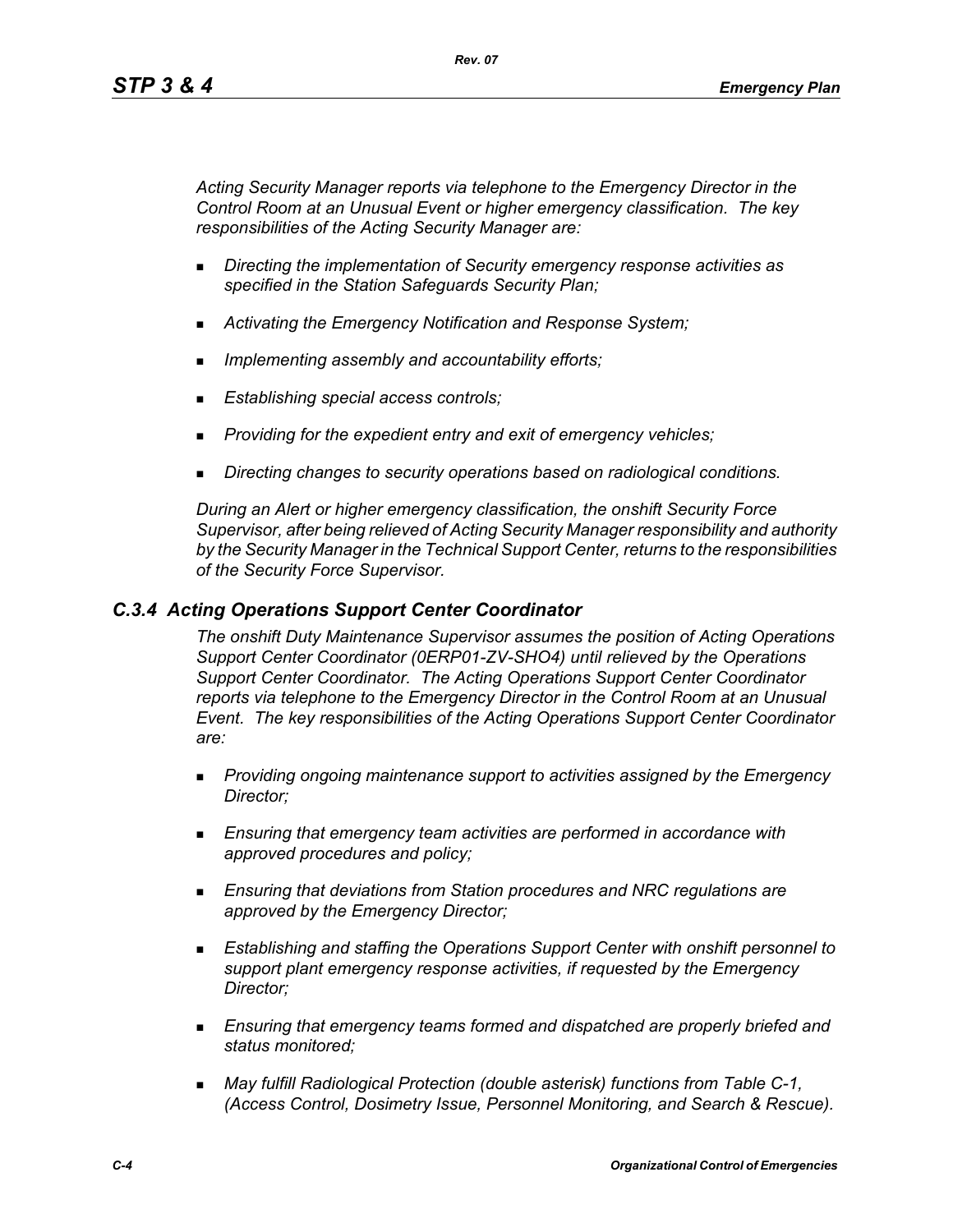*Alert or higher emergency classification, the onshift Duty Maintenance Supervisor, after being relieved of Acting Operations Support Center Coordinator responsibility, supports the Operations Support Center, as required.*

## *C.3.5 Shift Technical Advisor*

*The Shift Technical Advisor* (one per Reactor Type) *has the primary responsibility to assist the Emergency Director in the mitigation of accident consequences. The Shift Technical Advisor is available to Control Room personnel 24 hours per day when either*  of the four *unit*s *is above cold shutdown and is capable of being in the Control Room within ten (10) minutes or less after being notified.*

## *C.3.6 ENS Communicator*

The onsite ENS Communicator reports to the Control Room at an Unusual Event or higher emergency classification and initiates communications with the Nuclear Regulatory Commission.

*Duties may be performed by the following:*

- *Personnel currently or previously licensed by NRC,*
- *SRO Management Certified Personnel.*

## *C.3.7 Plant Operators*

*The onshift Plant Operations personnel (Licensed and Non-Licensed) are responsible for:*

- *Operations of all reactor-related equipment;*
- *Coordination of activities affecting Station structures, systems and components;*
- *Equipment clearances;*
- *Activation of fire brigade and emergency* medical *teams;*
- *Identification of emergency classifications;*
- *Initiating notification of the Emergency Response Organization.*

*A Plant Operator is assigned to report to the affected unit's control room upon any declaration of the Emergency Plan to act as the State/County Communicator. The State/County Communicator is not required to perform plant operator duties while filling this position. The Staffing identified in Table C-1 is provided to support Emergency Plan and plant operation response requirements. Those Plant Operators not assigned onshift duties in the operation of the units by the Emergency Director report to the Operations Support Center at an Alert or higher emergency classification. The Emergency Director can utilize the Plant Operators via the Acting Operations Support Center Coordinator.*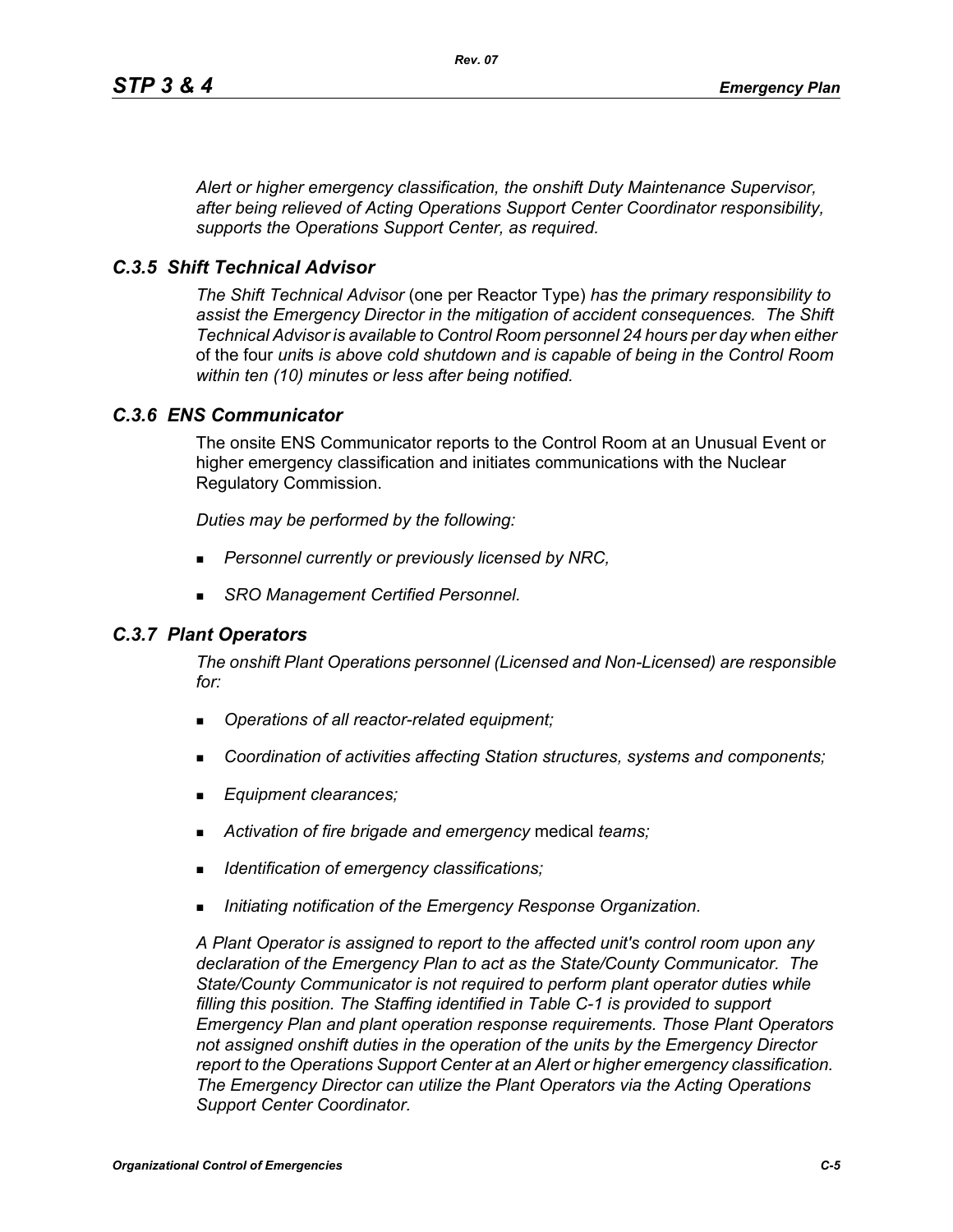## *C.3.8 Onshift Chemistry Technician*

*Onshift Chemistry Technicians are responsible for post accident sampling and analysis. Chemistry personnel report to the Operations Support Center at an Alert or higher emergency classification unless otherwise directed.*

 *May fulfill Radiological Protection (double asterisk) functions from Table C-1, (RP Coverage for Corrective Actions).*

## *C.3.9 Onshift Maintenance*

*The onshift Maintenance personnel report to the Operations Support Center at an Alert or higher emergency classification or at an Unusual Event if the Acting Operations Support Center Coordinator begins activating the Operations Support Center.*

## *C.3.10 Plant Protection*

*Onshift Plant Protection personnel remain at their duty stations in accordance with the Security Plan, unless otherwise directed. Onshift Plant Protection personnel initiate notification of the Emergency Response Organization.*

 *Plant Protection or other suitably qualified individuals will function as the On-site Communicator in the Control Room.*

## *C.3.11 Emergency Response Teams*

*Emergency Response Teams typically consist of personnel who have been trained in the procedures and practices that describe the performance of their duties as Emergency Team members or leaders. As required by the emergency conditions, the Operations Support Center Coordinator may temporarily assign other plant personnel to the Emergency Teams to assist the regular team members during an emergency.*

## *C.4 Emergency Response Organization*

*Those members of the Emergency Response Organization who are not on site at the time of the emergency shall be able to augment the Onshift Response Organization within 60 and 75 minutes of being notified as specified in Table C-1 to provide manning levels recommended in NUREG-0654.*

*The Technical Support Center and Operations Support Center Station Emergency Response Organization are activated at an Alert emergency classification or earlier if directed by the Emergency Director. Positions for these facilities are depicted in Figure C-2 & Figure C-3. The Emergency Operations Facility and Joint Information Center are staffed at the Alert and may be activated at the discretion of the Emergency Director. Positions for these facilities are depicted in Figure C-4 & Figure C-5. The Emergency Operations Facility and Joint Information Center shall be activated at a Site Area Emergency. The Emergency Operations Facility dose projection capability is activated at an Alert classification. If during an Unusual Event the trending of plant conditions indicates the need for additional support, the Emergency Director can activate all or part of the Station Emergency Response Organization to report to the Technical Support Center, Emergency Operations Facility, Joint Information Center or*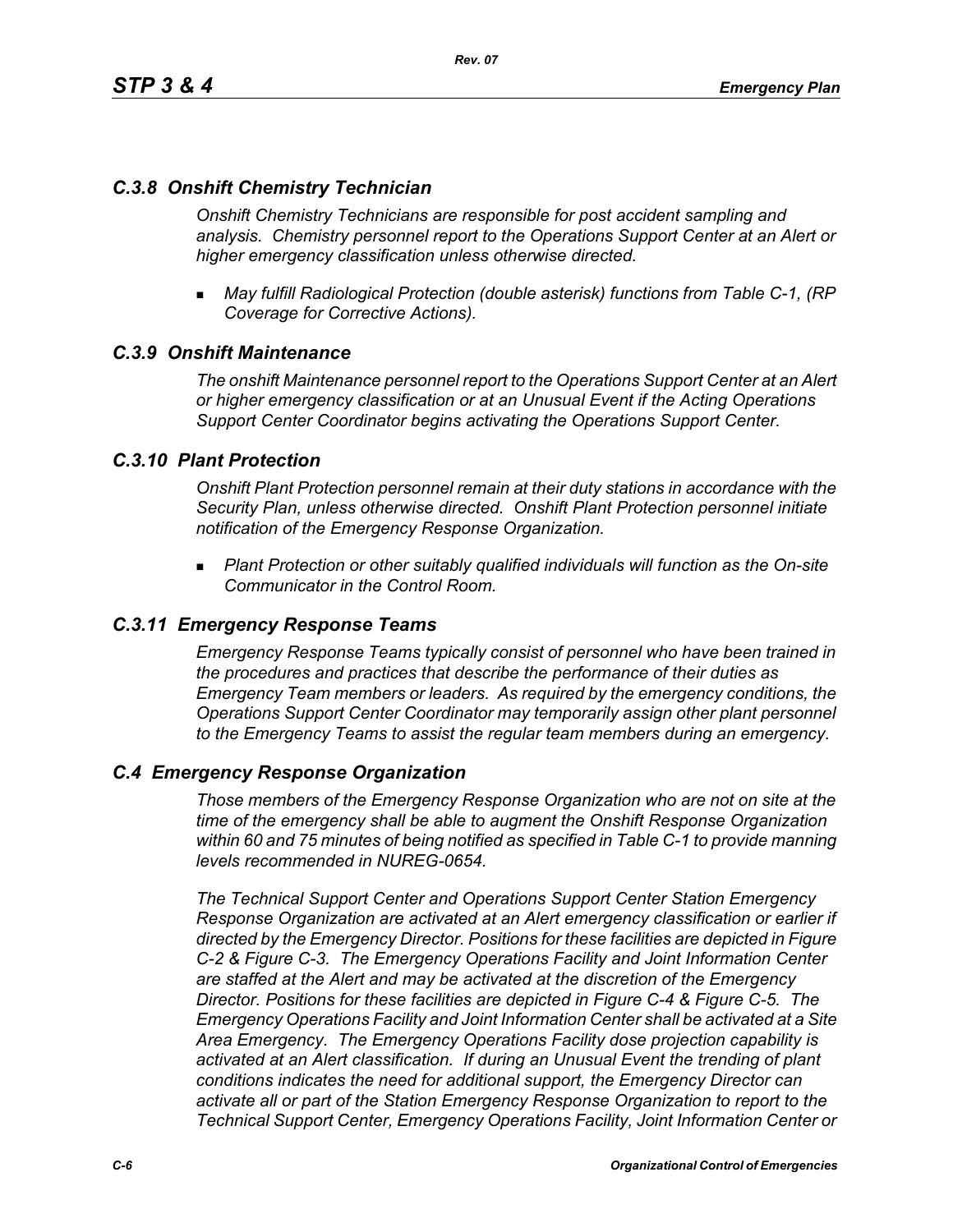*Operations Support Center. The process to maintain a fully staffed Emergency Response Organization is described in 0PGP05-ZV-0003, Emergency Response Organization.*

*Modifications to the Emergency Response Organization may be made by the Emergency Director as required by the complexity of the emergency.*

*The following key Emergency Response Organization positions report to the Technical Support Center, the Operations Support Center, and the Emergency Operations Facility, and are added to the Onshift Response Organization during the declaration and mitigation of an Alert, Site Area Emergency or General Emergency. These positions can be activated by the Emergency Director at an Unusual Event emergency classification.*

#### *C.4.1 Technical Support Center Manager*

*The Technical Support Center Manager reports to the Technical Support Center at an Alert or higher and provides guidance and advice to the Control Room on plant design and coordinating engineering activities in the areas of analysis, design modifications, system response, and offsite protective action recommendations. The Technical Support Center Manager may assume the position of Emergency Director from the Shift Supervisor.*

#### *C.4.2 Operations Manager*

*The Operations Manager reports to the affected Unit's Control Room and directs the implementation of Control Room emergency response activities.*

#### *C.4.3 Radiological Manager*

*The Radiological Manager reports to the Technical Support Center and is responsible for assessing Station radiological and environmental conditions and implementing special radiological protective measures.*

#### *C.4.4 Maintenance Manager*

*The Maintenance Manager reports to the Technical Support Center and is responsible for functioning as the Technical Support Center interface for all repair team activities requested of the Operations Support Center. The Maintenance Manager ensures that supplies, equipment and manpower to support repair efforts are available and coordinates with the other Technical Support Center Managers to establish repair team priorities.* 

## *C.4.5 Technical Manager*

*The Technical Manager reports to the Technical Support Center and is responsible for monitoring the status of plant systems including the three fission product barriers (Fuel Cladding, Reactor Coolant System, and Containment) and identifying potential failures of key systems.*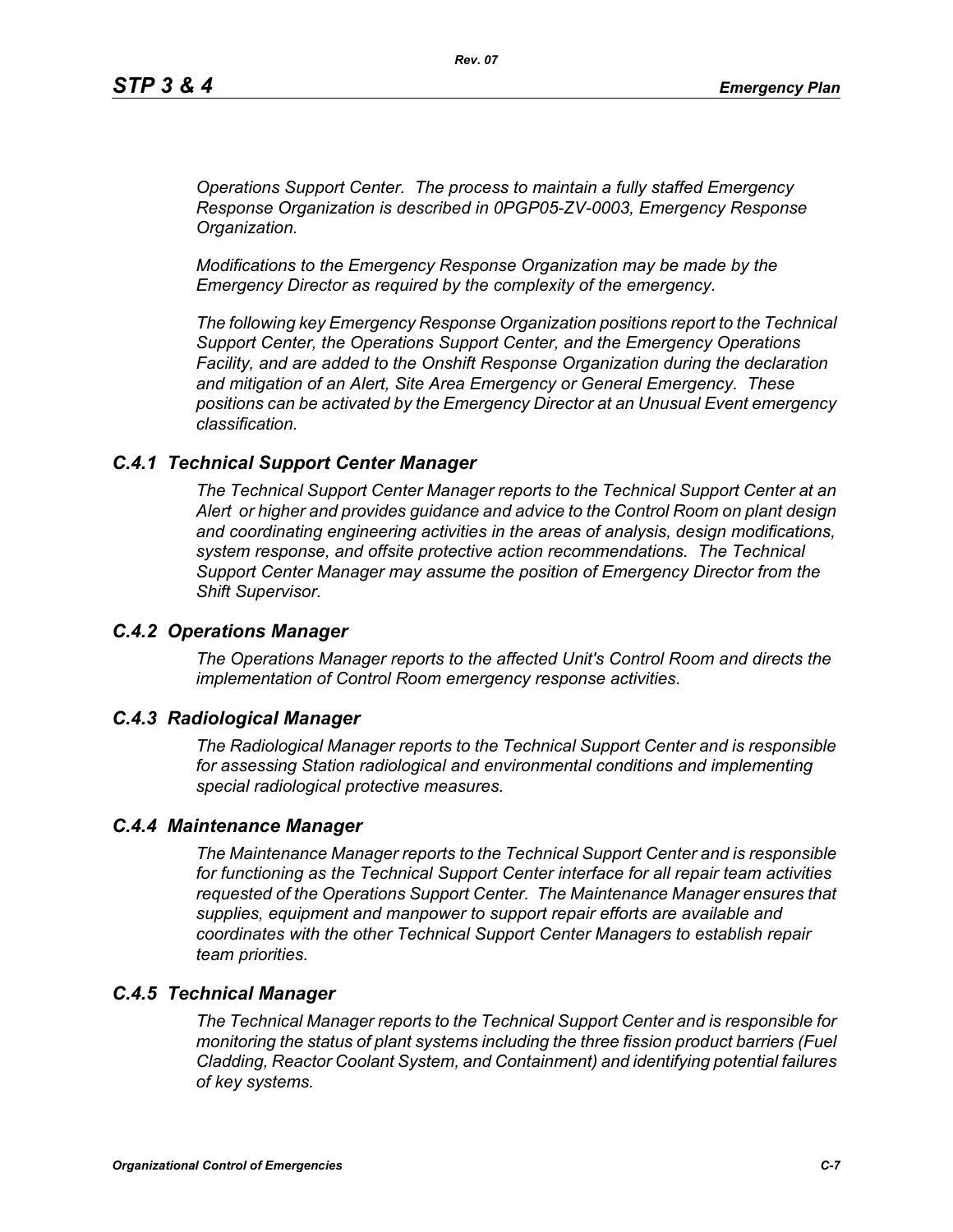## *C.4.6 Security Manager*

*The Security Manager reports to the Technical Support Center and is responsible for directing implementation of onsite security response activities, performing assembly and accountability, and assisting with Protected Area and Owner Controlled Area evacuation.* 

## *C.4.7 Administrative Manager*

*The Administrative Manager reports to the Technical Support Center and is responsible for ensuring necessary documents are available, maintaining an overall file of records generated during the emergency, and ensuring adequate supplies are available in the Technical Support Center.* 

## *C.4.8 Operations Support Center Coordinator*

*The Operations Support Center Coordinator reports to the Operations Support Center at an Alert or higher and assumes responsibility for Operations Support Center activities and ensures accountability of the Operations Support Center is maintained. The Operations Support Center Coordinator ensures that emergency teams formed and dispatched are properly briefed and their status monitored, resources and personnel to perform Operations Support Center activities are adequate, and adequate communications and information flow is maintained with the Technical Support Center. The Operations Support Center Coordinator ensures that deviations from Station procedures and NRC regulations are approved by the Emergency Director.* 

## *C.4.9 Emergency Operations Facility Director*

*The Emergency Operations Facility Director reports to the Emergency Operations Facility at an Alert. At the discretion of the Emergency Director, the Emergency Operations Facility Director may activate the Emergency Operations Facility at the Alert classification. Following activation, at the discretion of the Emergency Director, the Emergency Operations Facility Director may assume Emergency Director authority and responsibilities from either the Technical Support Center Manager or Shift Supervisor, as appropriate. The Emergency Operations Facility Director is responsible*  for ensuring that an ongoing effective interface is maintained with County, State, and *Federal response agencies, functioning as the primary interface with the Station Owners, and functioning as the primary interface with the Executive Officers of the Owners. The Emergency Operations Facility Director ensures a timely response to inquiries and requests for information from financial, legislative and congressional organizations, and approves major expenditures of funds. The Emergency Operations Facility Director may participate in press briefings at the Joint Information Center, if necessary.* 

# *C.4.10 Radiological Director*

*The Radiological Director reports to the Emergency Operations Facility at an Alert and is responsible for assessing offsite radiological and environmental conditions that may impact the public. The Radiological Director directs offsite dose projection activities and advises the Emergency Director on offsite protective action recommendations for*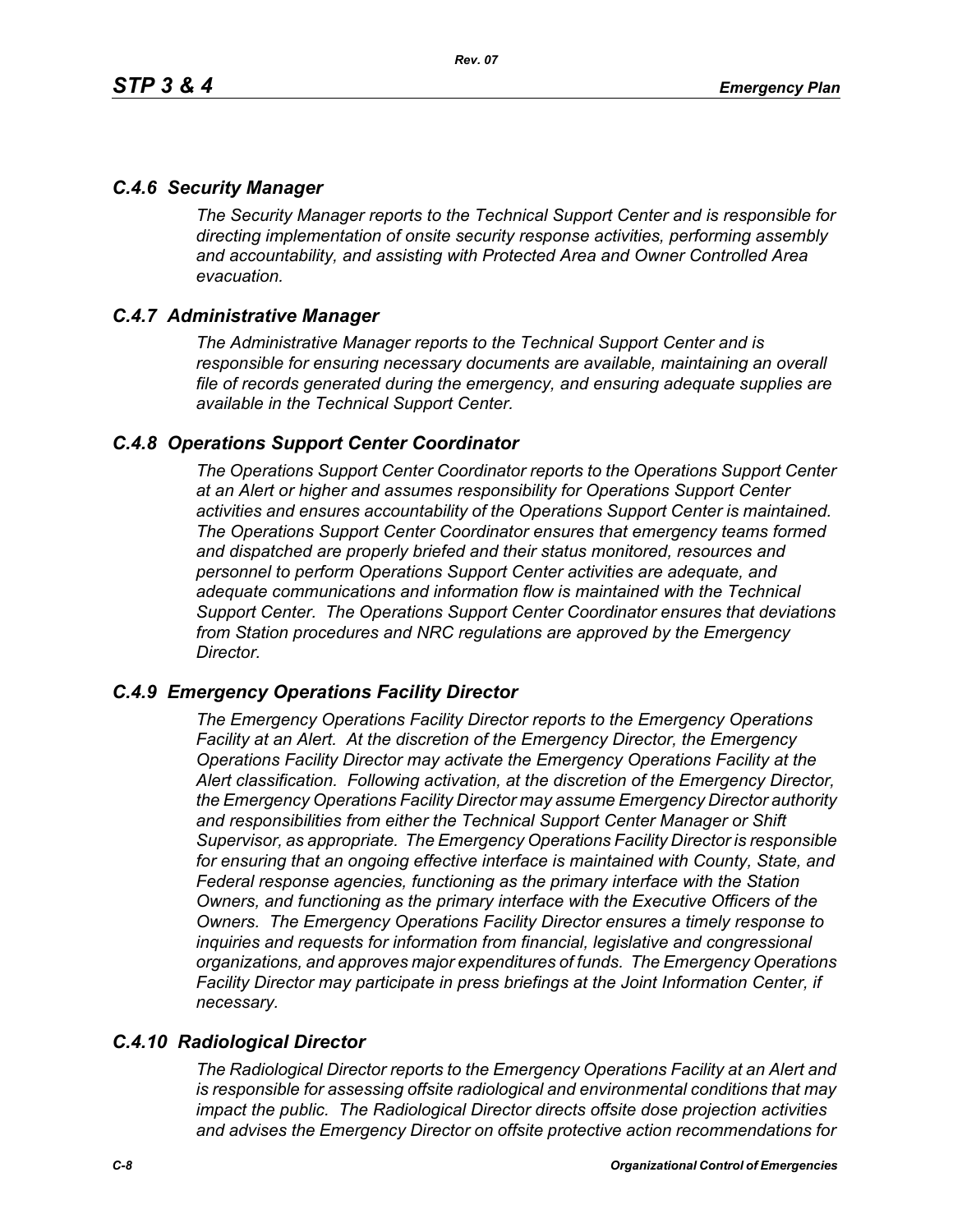*the public. The Radiological Director directs Offsite Field Team activities and environmental sampling support. The Radiological Director coordinates with the Technical Director to determine offsite protective action recommendations based on the status of the fission product barriers and the potential for a radiological release, and monitors radiological parameters which relate to Emergency Action Levels to determine if conditions warrant a change in emergency classification. The Radiological Director reviews and recommends approval of emergency exposures to Emergency Response Organization personnel in excess of Code of Federal Regulations, Title 10, Part 20 limits, determines Emergency Operations Facility radiological habitability, and recommends to the Emergency Director the issuance of Potassium Iodide. The Radiological Director functions as the primary interface with the Department of State Health Services personnel assigned to the Emergency Operations Facility, and manages radioactive waste and radiological control aspects of the Recovery operations.* 

## *C.4.11 Technical Director*

*The Technical Director reports to the Emergency Operations Facility at an Alert and is responsible for coordinating evaluation of plant safety systems and the condition of the primary fission product barriers, and advising the Emergency Operations Facility Director on engineering issues. The Technical Director also monitors the Emergency Action Levels to determine when changes in the emergency classification may be necessary, and coordinates with the Radiological Director to determine offsite protective action recommendations based on plant status and the potential for a radiological release. The Technical Director obtains engineering information requested by Emergency Operations Facility personnel, provides technical assistance to the Technical Support Center, and independently evaluates Technical Support Center engineering activities to determine if the correct engineering priorities are established. The Technical Director assists in coordinating arrangements for obtaining contract-engineering support.* 

## *C.4.12 Support Organization Director*

*The Support Organization Director reports to the Emergency Operations Facility at an Alert and is responsible for coordinating the interaction with offsite agencies and support organizations, ensuring communications systems are maintained operable and additional communications are provided as necessary, and arranges for special assistance to South Texas Project Electric Generating Station employees and their families with special needs during an emergency. The Support Organization Director ensures adequate and timely information is provided to offsite agencies, and ensures arrangements are in place to process support personnel to meet training, security, and radiological requirements. The Support Organization Director coordinates and maintains a status of South Texas Project Electric Generating Station support requested by County, State, and Federal agencies.*

## *C.4.13 Licensing Director*

*The Licensing Director reports to the Emergency Operations Facility at an Alert and monitors the open line between the Control Room and NRC and provides information to the NRC regarding Emergency Operations Facility activities. The Licensing Director*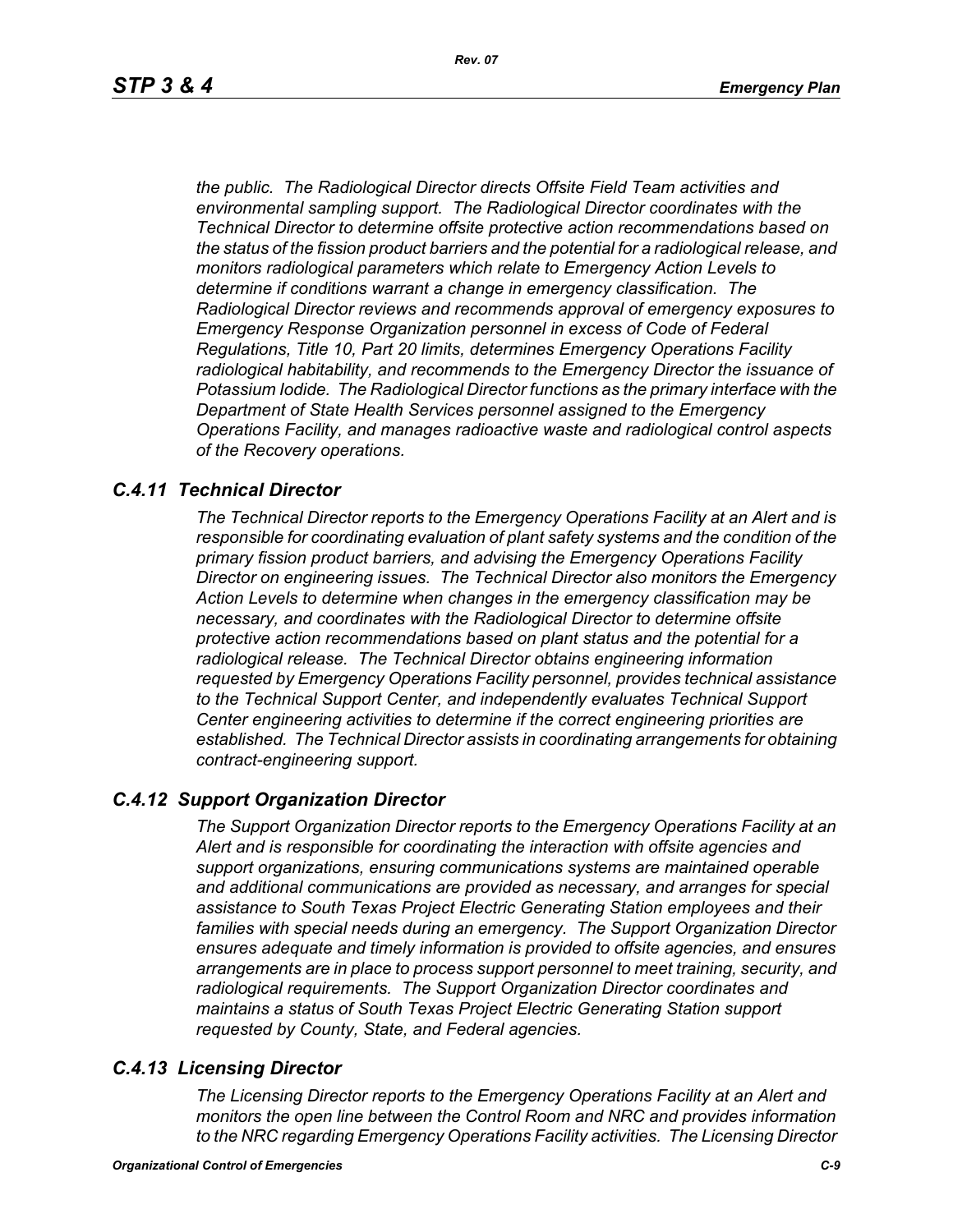*functions as the primary liaison with NRC personnel responding to the emergency, and ensures administrative and logistics support is provided to the NRC.*

## *C.4.14 Joint Information Center Director*

*The Joint Information Center Director reports to the Joint Information Center at an Alert and is responsible for overall JIC management of activation and operation. Provides information to the public of onsite status and conditions. Provides rumor control and public inquiry information. Ensures timely and accurate information is disseminated to the media. Coordinates media tours of emergency facilities.* 

*Discuss plant status with offsite agency Public Information Officers (PIO) located at the JIC as well as the Governor's Division of Emergency Management PIO in Austin when possible. Schedules interviews with the media as needed. Corrects misinformation/ rumors during press briefings and ensures updated news release transmittals.*

## *C.4.15 Company Spokesperson*

*The Company Spokesperson reports to the Joint Information Center at an Alert and is responsible for providing South Texas Project information to the news media. Also approves press releases and maintains contact with the Site Public Affairs Coordinator. Meets with offsite agency Public Information Officers (PIO) prior to news briefings. Designates personnel to make public comment on the emergency. Schedules frequent news conferences in order to apprise media of current information.* 

## *C.4.16 Media Relations Manager*

*The Media Relations Manager reports to the Joint Information Center at an Alert and is responsible for the timely accurate flow of information to the media, coordinates schedules and announces the press briefings and conferences, responds to media inquiries for information, arranges interviews, responds to media telephone inquiries, coordinates tours to other emergency response facilities as directed.*

## *C.4.17 Public Inquiry Manager*

*The Public Inquiry Manager reports to the Joint Information Center at an Alert and is responsible for monitoring media outlets and public inquiries and reports and rectifies erroneous information, coordinates activities of media inquiry telephone responders, ensures monitoring of news outlets, coordinates correction of rumors/media misinformation, provides public inquiry staff with press releases and corrected rumor information.*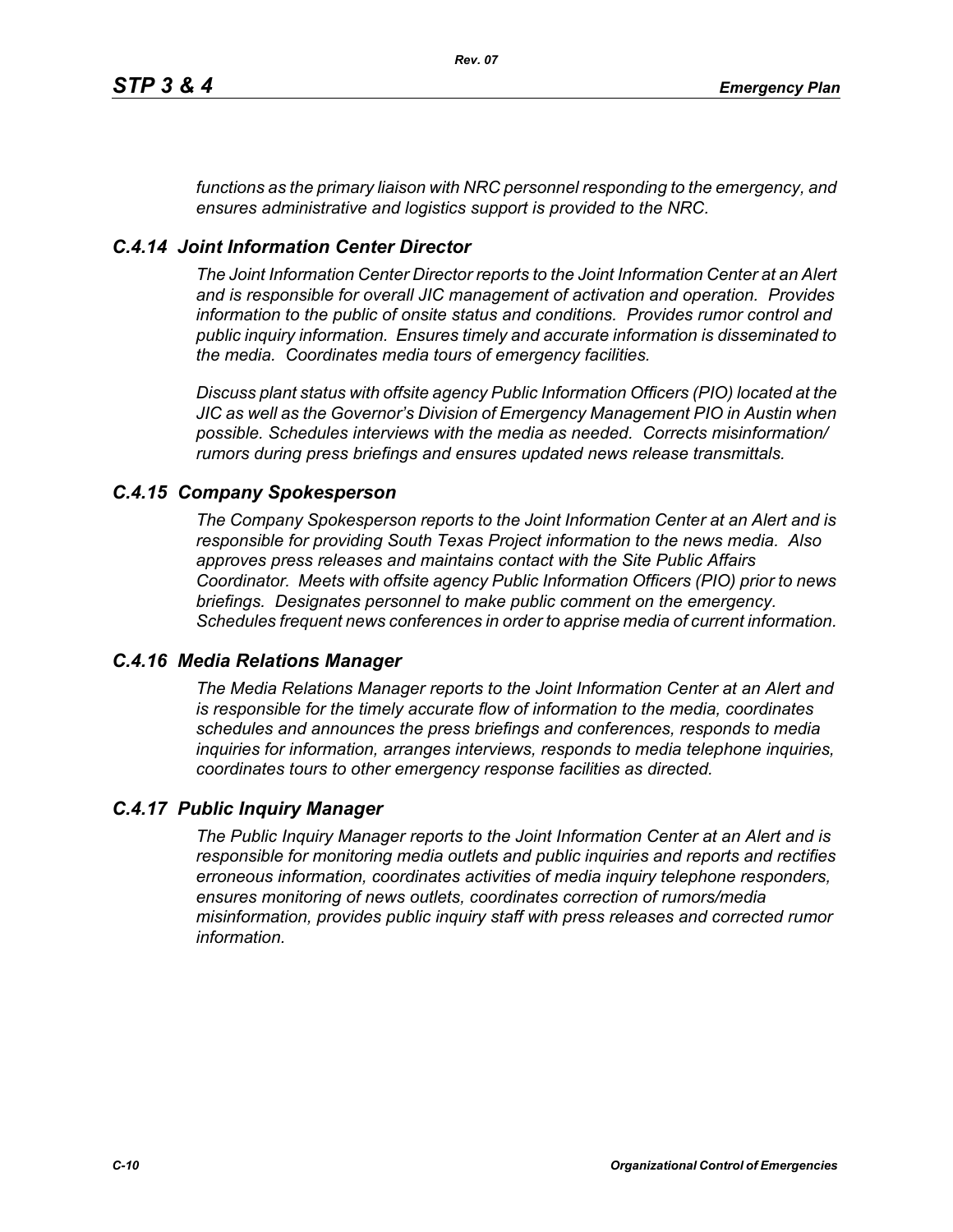| <b>MAJOR</b><br><b>FUNCTIONAL</b><br><b>AREA</b>                                                                       | <b>POSITION TITLE</b>                                             | <b>UNIT 1/2</b><br><b>ONSHIFT*</b> | <b>UNIT 3/4</b><br><b>ONSHIFT*</b> | <b>ONSITE</b><br><b>ONSHIFT</b> | <b>AVAILABLE</b><br><b>60 MINUTES</b> | <b>AVAILABLE</b><br><b>75 MINUTES</b> |
|------------------------------------------------------------------------------------------------------------------------|-------------------------------------------------------------------|------------------------------------|------------------------------------|---------------------------------|---------------------------------------|---------------------------------------|
| <b>Plant Operations</b><br>and Assessment<br>of Operational<br>Aspects                                                 | <b>Shift Supervisor</b>                                           |                                    |                                    | $\overline{c}$                  |                                       |                                       |
|                                                                                                                        | <b>Unit Supervisor</b>                                            | 1                                  | $\mathbf{1}$                       |                                 |                                       |                                       |
|                                                                                                                        | <b>Reactor Operators</b>                                          | $\overline{c}$                     | $\overline{c}$                     | $\qquad \qquad \blacksquare$    | $\overline{\phantom{0}}$              | $\qquad \qquad \blacksquare$          |
|                                                                                                                        | <b>Plant Operators</b>                                            | $\overline{c}$                     | $\overline{c}$                     |                                 |                                       |                                       |
|                                                                                                                        | Shift Technical<br>Advisor                                        |                                    |                                    | $1***$                          |                                       |                                       |
|                                                                                                                        | <b>Plant Operations</b><br><b>Discipline Lead</b>                 |                                    |                                    |                                 |                                       | 1##                                   |
|                                                                                                                        |                                                                   |                                    |                                    |                                 |                                       |                                       |
| Emergency<br>Direction and<br>Control ***<br>(Emergency<br>Director)                                                   | <b>Shift Supervisor</b>                                           | $1***$                             | $1***$                             |                                 |                                       |                                       |
|                                                                                                                        |                                                                   |                                    |                                    |                                 |                                       |                                       |
| Notification/<br>Communications                                                                                        | $\overline{a}$                                                    |                                    |                                    | $\overline{c}$                  |                                       | $\overline{2}$                        |
|                                                                                                                        |                                                                   |                                    |                                    |                                 |                                       |                                       |
| Radiological<br><b>Accident</b><br>Assessment and<br>Support of<br>Operational<br><b>Accident</b><br><b>Assessment</b> | Emergency<br><b>Director</b>                                      |                                    |                                    | $\overline{a}$                  |                                       | 1                                     |
|                                                                                                                        | Senior Health<br><b>Physics Expertise</b><br>(Dose<br>Assessment) |                                    |                                    | $\mathcal I$                    |                                       |                                       |
|                                                                                                                        | <b>RP</b> Technicians<br>(onsite/offsite<br>surveys)              |                                    |                                    | $\overline{c}$                  | 3                                     | 4                                     |
|                                                                                                                        | Chemistry<br><b>Technician</b>                                    |                                    |                                    | $\mathcal I$                    |                                       | $\mathcal I$                          |
|                                                                                                                        |                                                                   |                                    |                                    |                                 |                                       |                                       |

## *Table C-1 MINIMUM STAFFING REQUIREMENTS (STPEGS) (Including Capability for Additional Staffing)*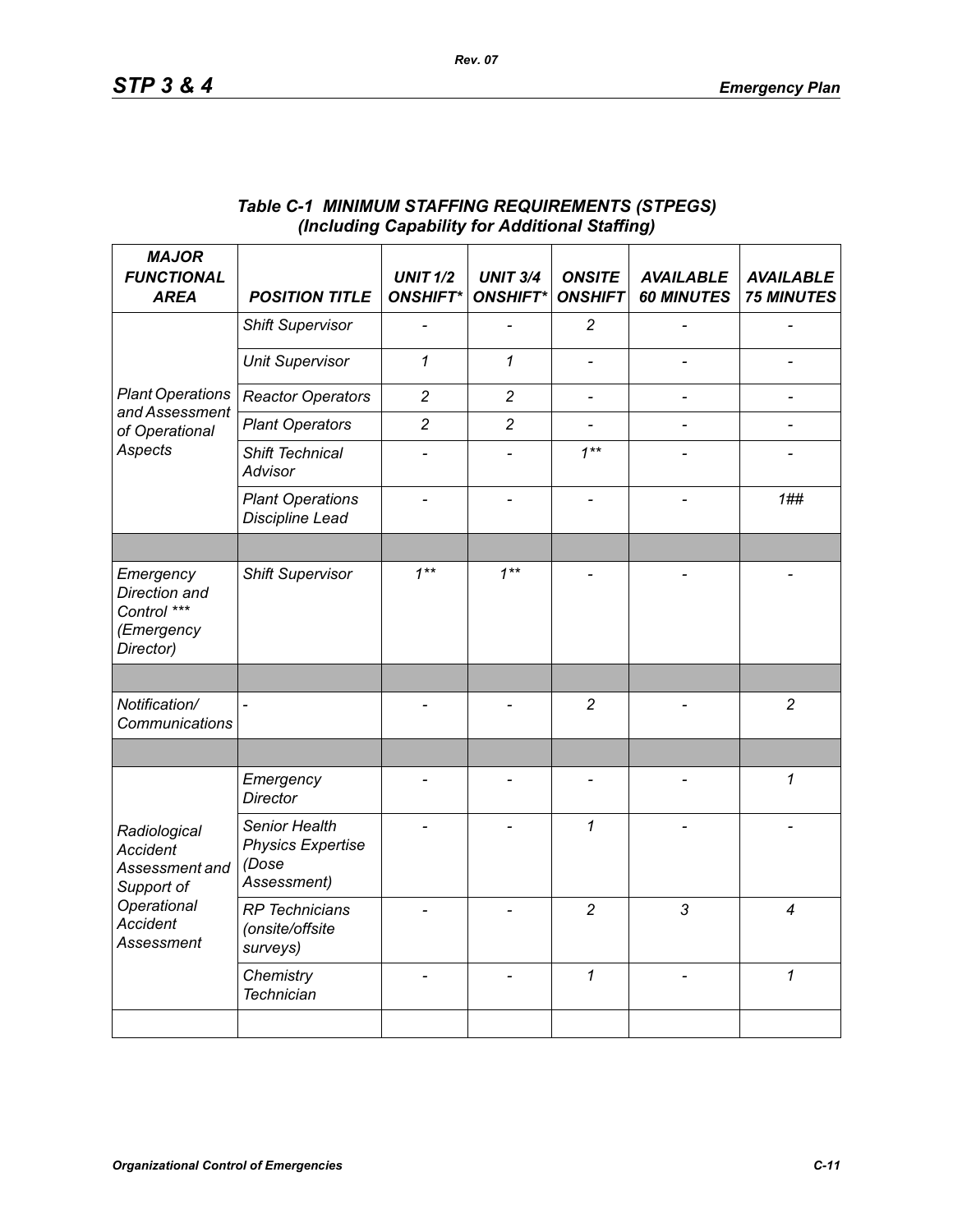| <b>MAJOR</b><br><b>FUNCTIONAL</b><br><b>AREA</b> | <b>POSITION TITLE</b>                                                                                                                                                                      | <b>UNIT 1/2</b><br><b>ONSHIFT*</b> | <b>UNIT 3/4</b><br><b>ONSHIFT*</b> | <b>ONSITE</b><br><b>ONSHIFT</b>                                          | <b>AVAILABLE</b><br><b>60 MINUTES</b> | <b>AVAILABLE</b><br><b>75 MINUTES</b> |
|--------------------------------------------------|--------------------------------------------------------------------------------------------------------------------------------------------------------------------------------------------|------------------------------------|------------------------------------|--------------------------------------------------------------------------|---------------------------------------|---------------------------------------|
| <b>Plant System</b>                              | Shift Technical<br>Advisor                                                                                                                                                                 |                                    |                                    | $1***$                                                                   |                                       |                                       |
|                                                  | <b>Nuclear Engineer</b>                                                                                                                                                                    | $\qquad \qquad \blacksquare$       | $\overline{\phantom{a}}$           | $\frac{1}{2}$                                                            | 1                                     |                                       |
| Engineering                                      | <b>Electrical Engineer</b>                                                                                                                                                                 | $\overline{a}$                     | $\overline{a}$                     | $\overline{a}$                                                           |                                       | 1                                     |
|                                                  | Mechanical<br>Engineer                                                                                                                                                                     |                                    |                                    |                                                                          |                                       | 1                                     |
| Repair and<br>Corrective<br><b>Actions</b>       | Radwaste Operator                                                                                                                                                                          | $1***$                             | $1***$                             |                                                                          |                                       |                                       |
|                                                  | Mechanical<br>Maintenance                                                                                                                                                                  |                                    |                                    | $1**$                                                                    |                                       | 1                                     |
|                                                  | Electrical<br>Maintenance                                                                                                                                                                  |                                    | $\overline{a}$                     | $1**AND$<br>1                                                            | $\overline{a}$                        | $\mathcal I$                          |
|                                                  | <b>I&amp;C</b> Technician                                                                                                                                                                  |                                    | $\overline{\phantom{0}}$           | 1                                                                        |                                       |                                       |
|                                                  |                                                                                                                                                                                            |                                    |                                    |                                                                          |                                       |                                       |
| Protective<br><b>Actions</b>                     | <b>RP</b> Technicians<br>(Access<br>Control/RP<br>Coverage for<br>corrective actions,<br>search and rescue,<br>first aid, and fire-<br>fighting/<br>Personnel<br>Monitoring/<br>Dosimetry) |                                    |                                    | $2***$                                                                   | $\overline{4}$                        |                                       |
|                                                  |                                                                                                                                                                                            |                                    |                                    |                                                                          |                                       |                                       |
| Fire<br>Suppression                              | <b>Plant Operations</b><br>personnel                                                                                                                                                       |                                    |                                    | Fire<br><b>Brigade</b><br>per<br><b>Technical</b><br>Specific-<br>ations | <b>Local Support</b>                  | Local<br>Support                      |
|                                                  |                                                                                                                                                                                            |                                    |                                    |                                                                          |                                       |                                       |

## *Table C-1 MINIMUM STAFFING REQUIREMENTS (STPEGS) (Including Capability for Additional Staffing) (Continued)*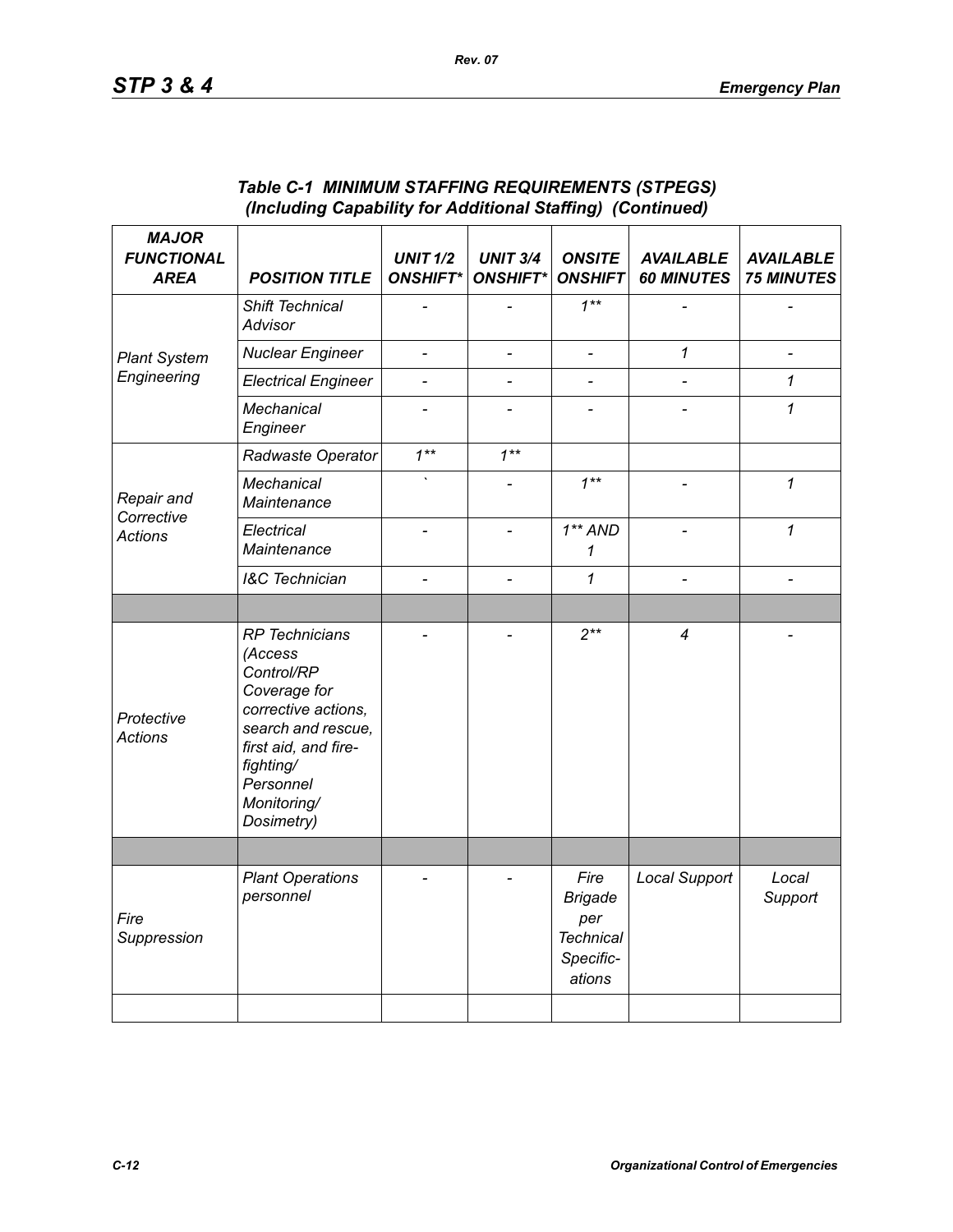| <b>MAJOR</b><br><b>FUNCTIONAL</b><br><b>AREA</b>          | <b>POSITION TITLE</b>                                                                                 | <b>UNIT 1/2</b><br><b>ONSHIFT*</b> | <b>UNIT 3/4</b><br><b>ONSHIFT*I</b> | <b>ONSITE</b><br><b>ONSHIFT</b> | <b>AVAILABLE</b><br><b>60 MINUTES</b> | <b>AVAILABLE</b><br><b>75 MINUTES</b> |
|-----------------------------------------------------------|-------------------------------------------------------------------------------------------------------|------------------------------------|-------------------------------------|---------------------------------|---------------------------------------|---------------------------------------|
| Rescue<br>Operations and<br>First Aid                     | <b>Plant Protection</b><br>Personnel                                                                  |                                    |                                     | $2**$                           | Local Support                         | Local<br>Support                      |
| Site Access<br>Control and<br>Personnel<br>Accountability | <b>Plant Protection</b><br>Personnel<br>(Security/<br>Communications/<br>Personnel<br>Accountability) |                                    |                                     | All per<br>Security<br>Plan     |                                       |                                       |
|                                                           |                                                                                                       |                                    |                                     |                                 |                                       |                                       |
|                                                           | <b>TOTAL</b>                                                                                          | 5                                  | 5                                   | 15                              | 8                                     | 13                                    |

#### *Table C-1 MINIMUM STAFFING REQUIREMENTS (STPEGS) (Including Capability for Additional Staffing) (Continued)*

- *Notes: \* For each unaffected unit in operation, maintain at least one Unit Supervisor, two Reactor Operators, and two Plant Operators. In accordance with Section 6.0 of the Technical Specifications for each unit, the shift crew composition may be less than the minimum number of operators (licensed or non-licensed) shown above for a period of time not to exceed two (2) hours in order to accommodate unexpected absences of on-duty shift crew members, provided immediate actions are taken to restore the crew composition. The minimum staff for a unit in cold shutdown will be one Senior Reactor Operator, one Reactor Operator, and one Plant Operator for that unit.*
	- *\*\* These positions may be covered by onshift personnel assigned other functions.*
	- *\*\*\* Overall, direction of emergency response to be assumed by the Emergency Director at the Emergency Operations Facility when all centers are fully manned. Direction of minute-to-minute facility operation remains with senior manager in the Technical Support Center or Control Room.*
	- *## This position is filled by personnel with plant operations experience*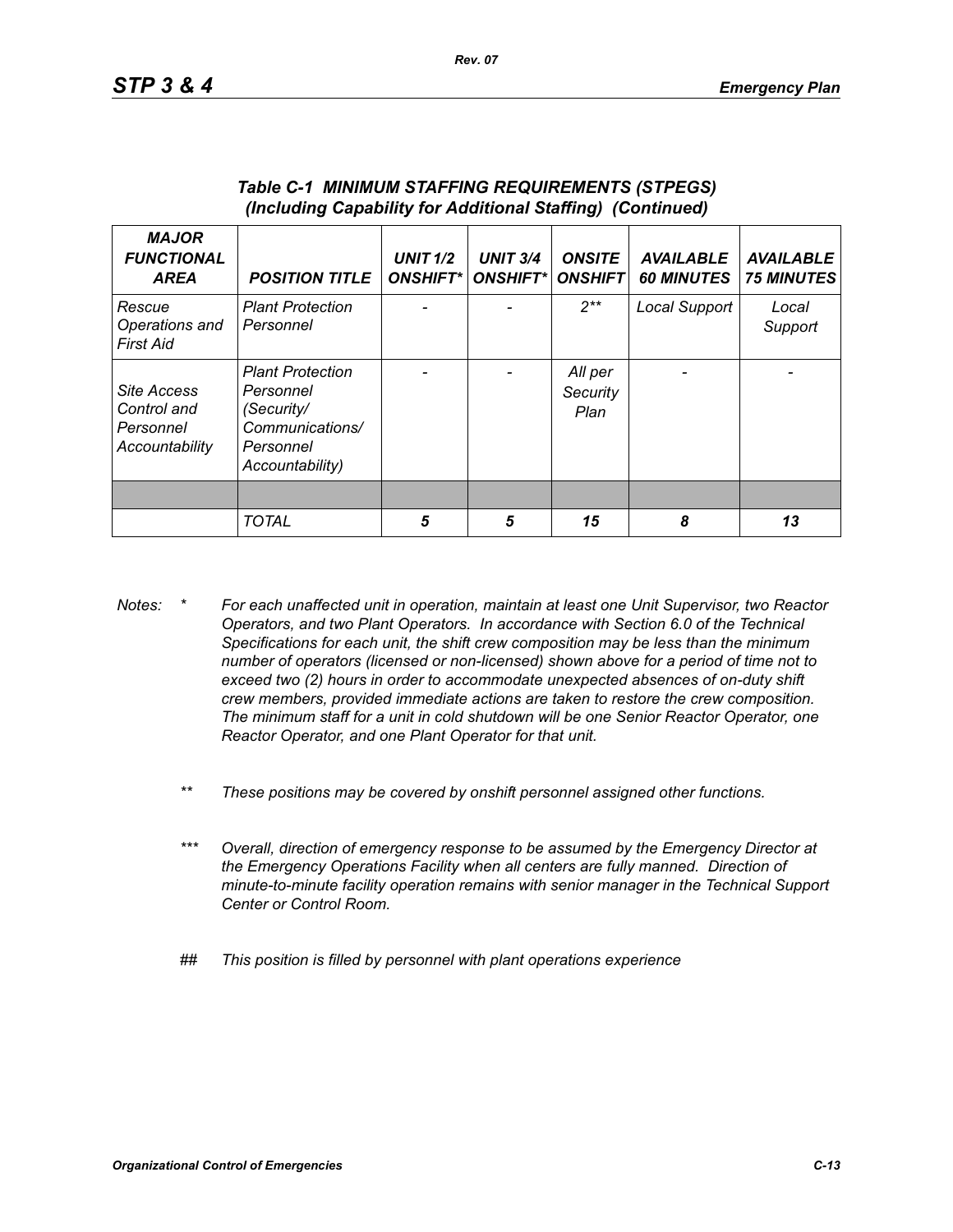

- *( )- Identifies onshift personnel position titles*
- *(1) Shift Supervisor;*
- *(2) Plant Protection*
- *(3) Reactor Operator, currently or previously licensed by NRC, or SRO Management Certified Personnel*
- *(4) Duty Maintenance Supervisor*
- *(5) Plant Operator*
- *(6) Security Force Supervisor*
- *(7) Senior Radiation Protection Technician.*

# *Figure C-1 Onshift Emergency Response Organization*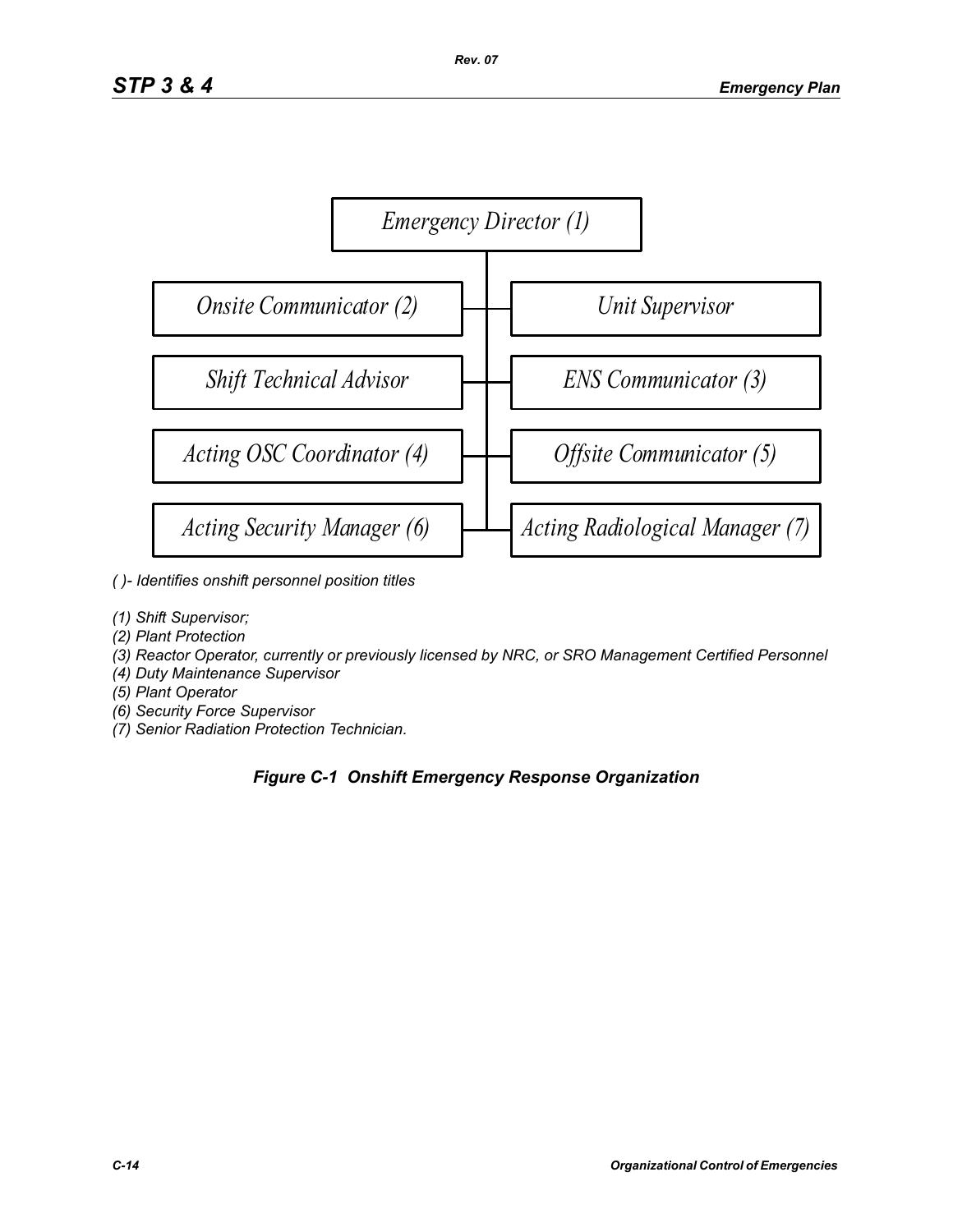

*\*Required Minimum Staffing. The Assistant TSC Manager may fill the TSC Manager position in his absence.* 

# *Figure C-2 Technical Support Center (TSC) Staffing*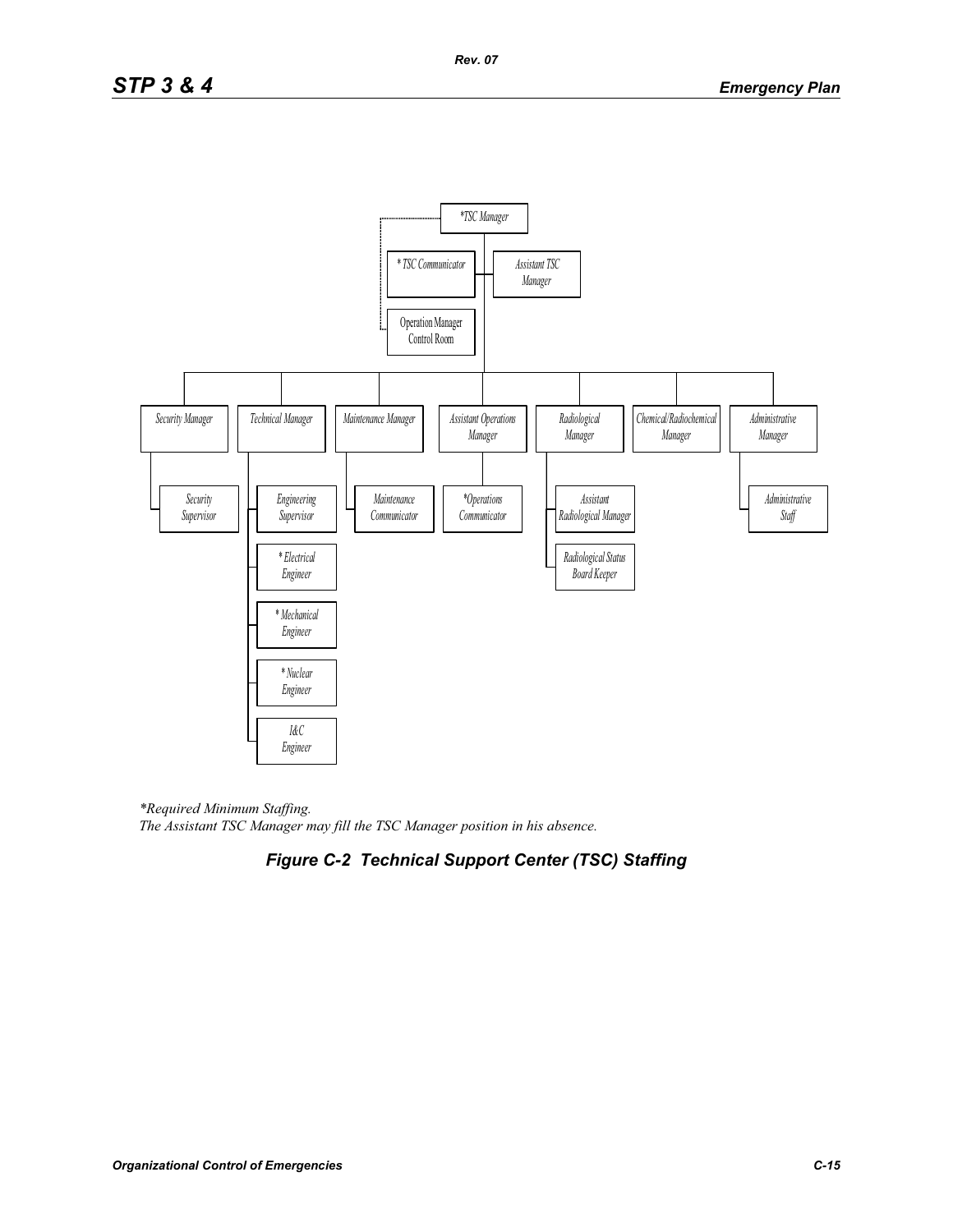

*Required Minimum Staffing: Mechanic, Electricians (2), I&C Technician, Chemistry Technician, and Radiation Protection Technicians (7)* 

# *Figure C-3 Operations Support Center (OSC) Staffing*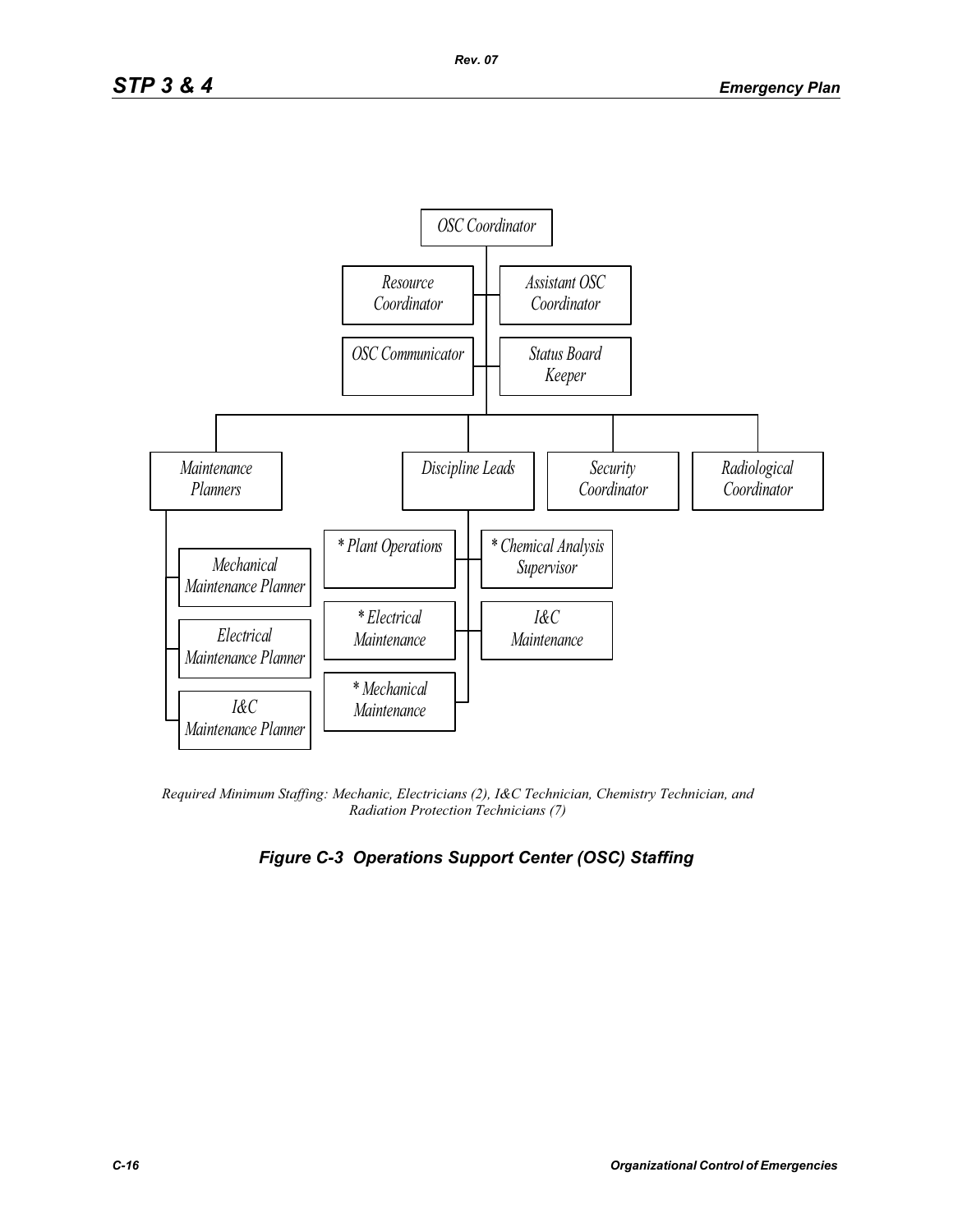

*\*Required Minimum Staffing*

# *Figure C-4 Emergency Operations Facility (EOF) Staffing*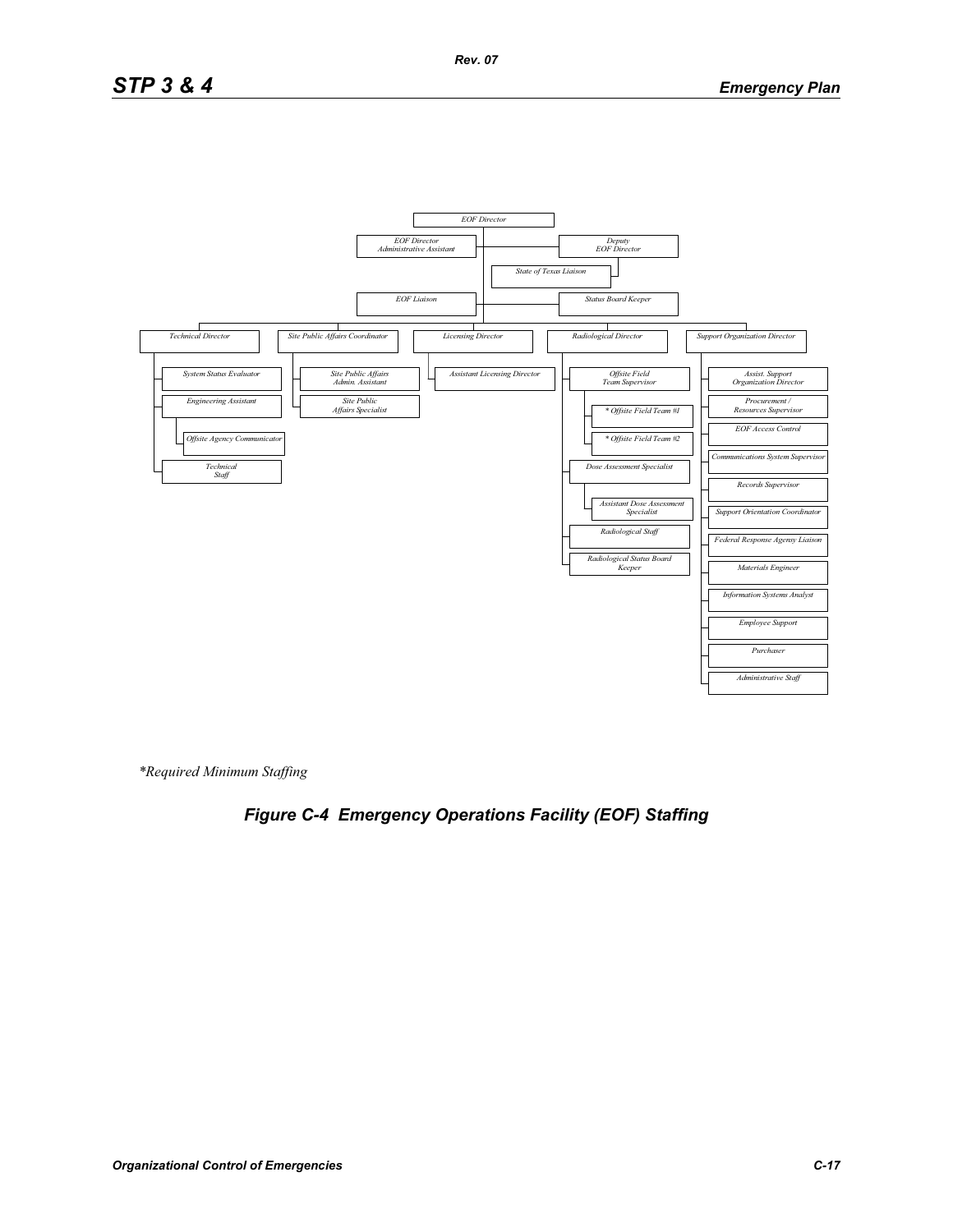

*\* Required Minimum Staffing*

*\*\* Supplied by Local Law Enforcement* 

## *Figure C-5 Joint Information Center (JIC) Staffing*